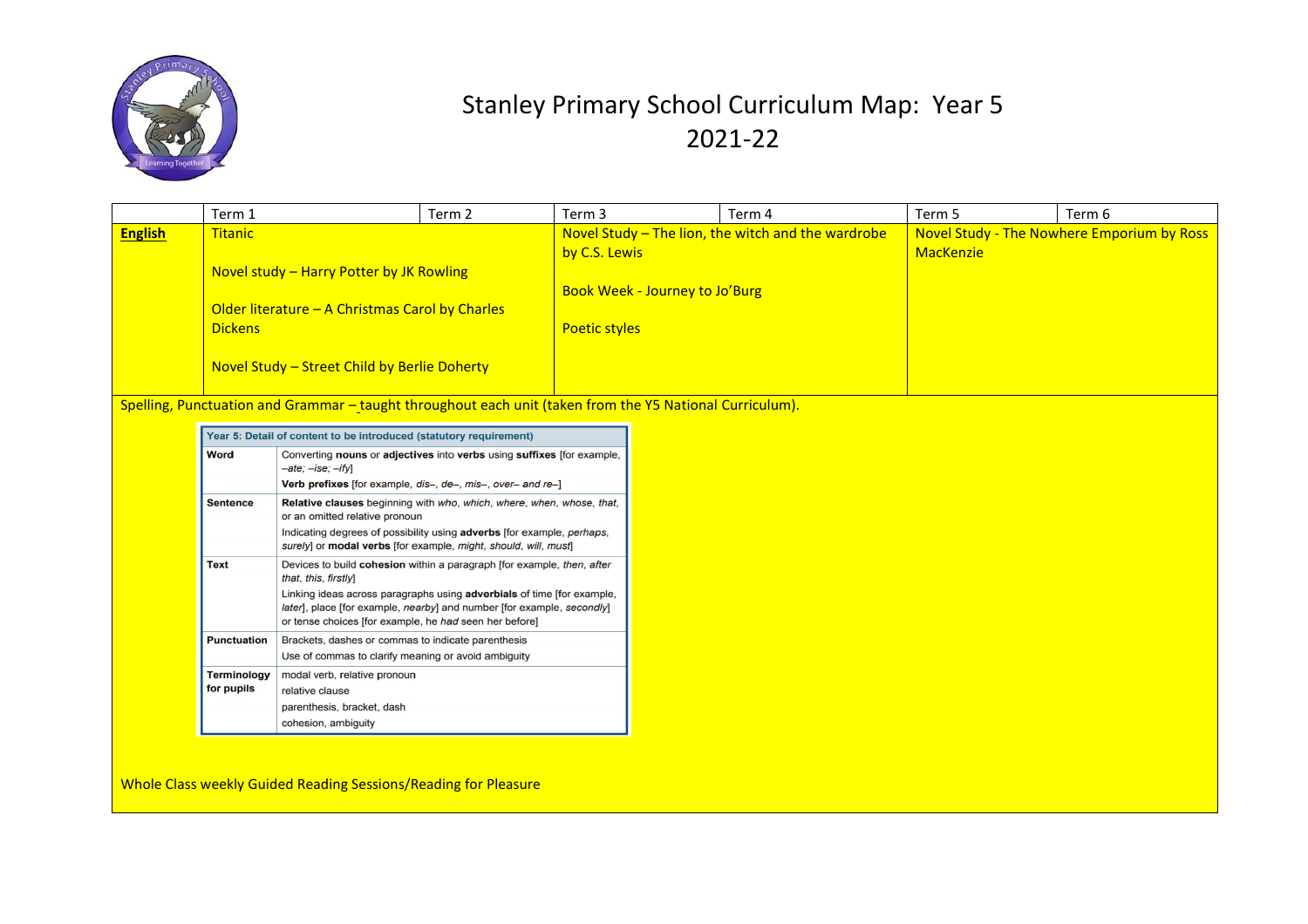

| <b>Maths</b> | Place value                    | Multiplication and | Multiplication and                   | <b>Fractions</b>         | <b>Decimals</b>     | Position and direction |
|--------------|--------------------------------|--------------------|--------------------------------------|--------------------------|---------------------|------------------------|
|              |                                | division           | division                             |                          |                     |                        |
|              | Written calculations, addition |                    |                                      | Decimals and percentages | Properties of shape | Converting units of    |
|              | and subtraction                | Perimeter and      | <b>Fractions</b>                     |                          |                     | measure                |
|              |                                | area               |                                      | Consolidation            |                     |                        |
|              | <b>Statistics</b>              |                    |                                      |                          |                     | Volume                 |
|              |                                |                    |                                      |                          |                     |                        |
|              |                                | Consolidation      |                                      |                          |                     | Consolidation          |
|              |                                |                    | Fluency, Problem Solving & Reasoning |                          |                     |                        |
|              |                                |                    |                                      |                          |                     |                        |
|              |                                |                    |                                      |                          |                     |                        |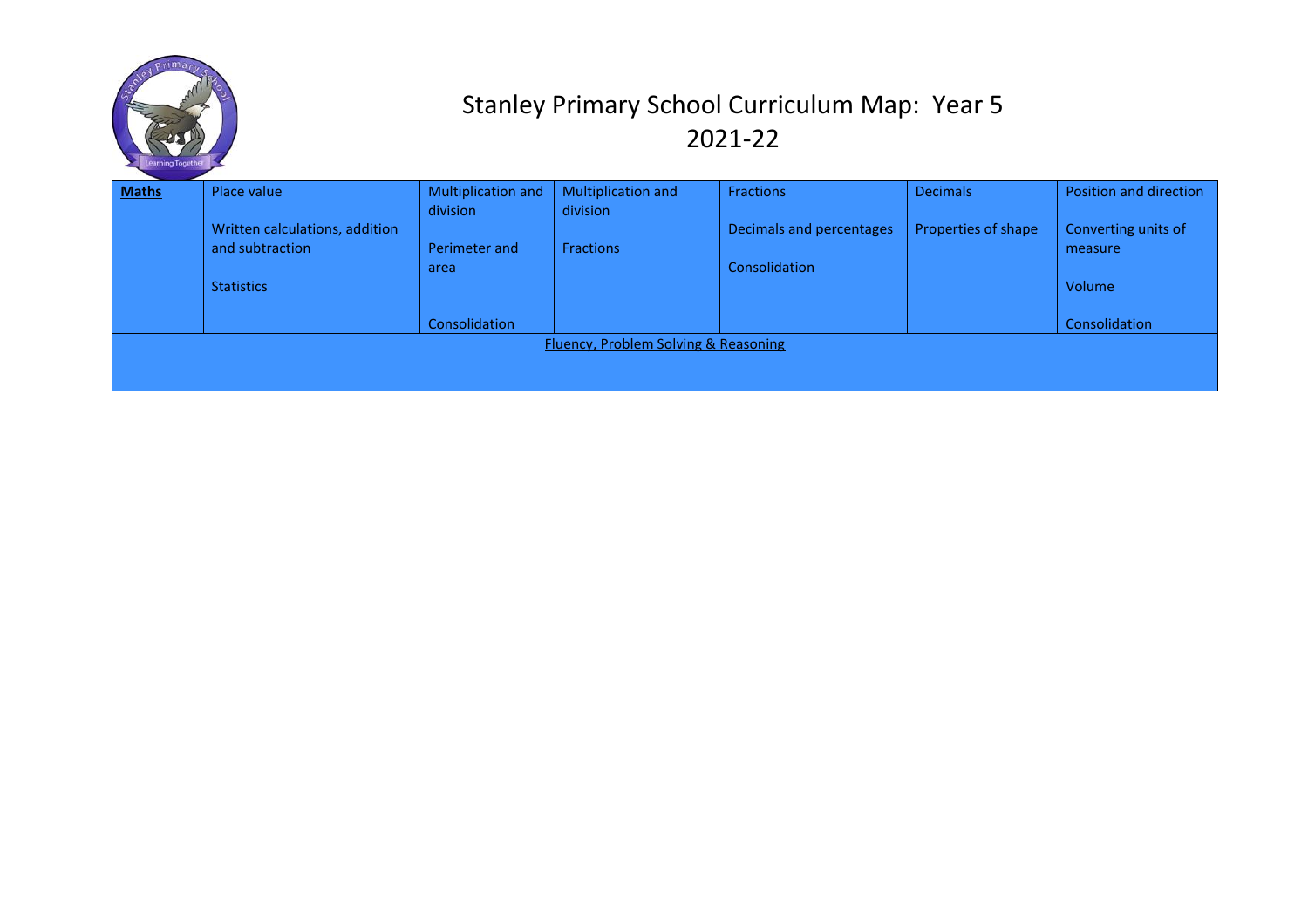

| <b>Science</b> | Earth and space                 | Forces                                     | Properties and changes of materials                 | Living things and   | <b>Animals and humans</b> |
|----------------|---------------------------------|--------------------------------------------|-----------------------------------------------------|---------------------|---------------------------|
|                |                                 |                                            |                                                     | their habitats      |                           |
|                | - understand the Solar System   | - explain that                             |                                                     |                     | -describe the changes     |
|                | and the position and            | unsupported                                | -recap prior knowledge on solids, liquids and gases | -describe the       | as humans develop to      |
|                | movements of the planets        | objects fall towards                       | from Year 4                                         | differences in life | old age.                  |
|                |                                 | the Earth because<br>of the force of       |                                                     | cycles of a mammal, |                           |
|                | - describe the Earth, Sun and   | gravity acting                             | - given the opportunity to carry-out some fair      | an amphibian, an    |                           |
|                | Moon as spherical bodies        | between the Earth                          | testing                                             | insect and a bird.  |                           |
|                |                                 | and the falling                            |                                                     |                     |                           |
|                | - understand day and night      | object                                     | - observing reversible and irreversible changes     | - describe the life |                           |
|                |                                 | - identify the effects                     |                                                     | process of          |                           |
|                | - have the opportunity to carry | of air resistance,                         | - looking at and observing different types of       | reproduction in     |                           |
|                | out some fair testing           | water resistance<br>and friction, that act | materials                                           | some plants and     |                           |
|                |                                 | between moving                             |                                                     | animals.            |                           |
|                |                                 | surfaces                                   |                                                     |                     |                           |
|                |                                 | - recognise that                           |                                                     |                     |                           |
|                |                                 | some mechanisms                            |                                                     |                     |                           |
|                |                                 | including levers,                          |                                                     |                     |                           |
|                |                                 | pulleys and gears                          |                                                     |                     |                           |
|                |                                 | allow a smaller<br>force to have a         |                                                     |                     |                           |
|                |                                 | greater effect                             |                                                     |                     |                           |
|                |                                 |                                            |                                                     |                     |                           |
|                |                                 |                                            |                                                     |                     |                           |
|                |                                 |                                            |                                                     |                     |                           |
|                |                                 |                                            |                                                     |                     |                           |
|                |                                 |                                            |                                                     |                     |                           |
|                |                                 |                                            |                                                     |                     |                           |
|                |                                 |                                            |                                                     |                     |                           |
|                |                                 |                                            |                                                     |                     |                           |
|                |                                 |                                            |                                                     |                     |                           |
|                |                                 |                                            |                                                     |                     |                           |
|                |                                 |                                            |                                                     |                     |                           |
|                |                                 |                                            |                                                     |                     |                           |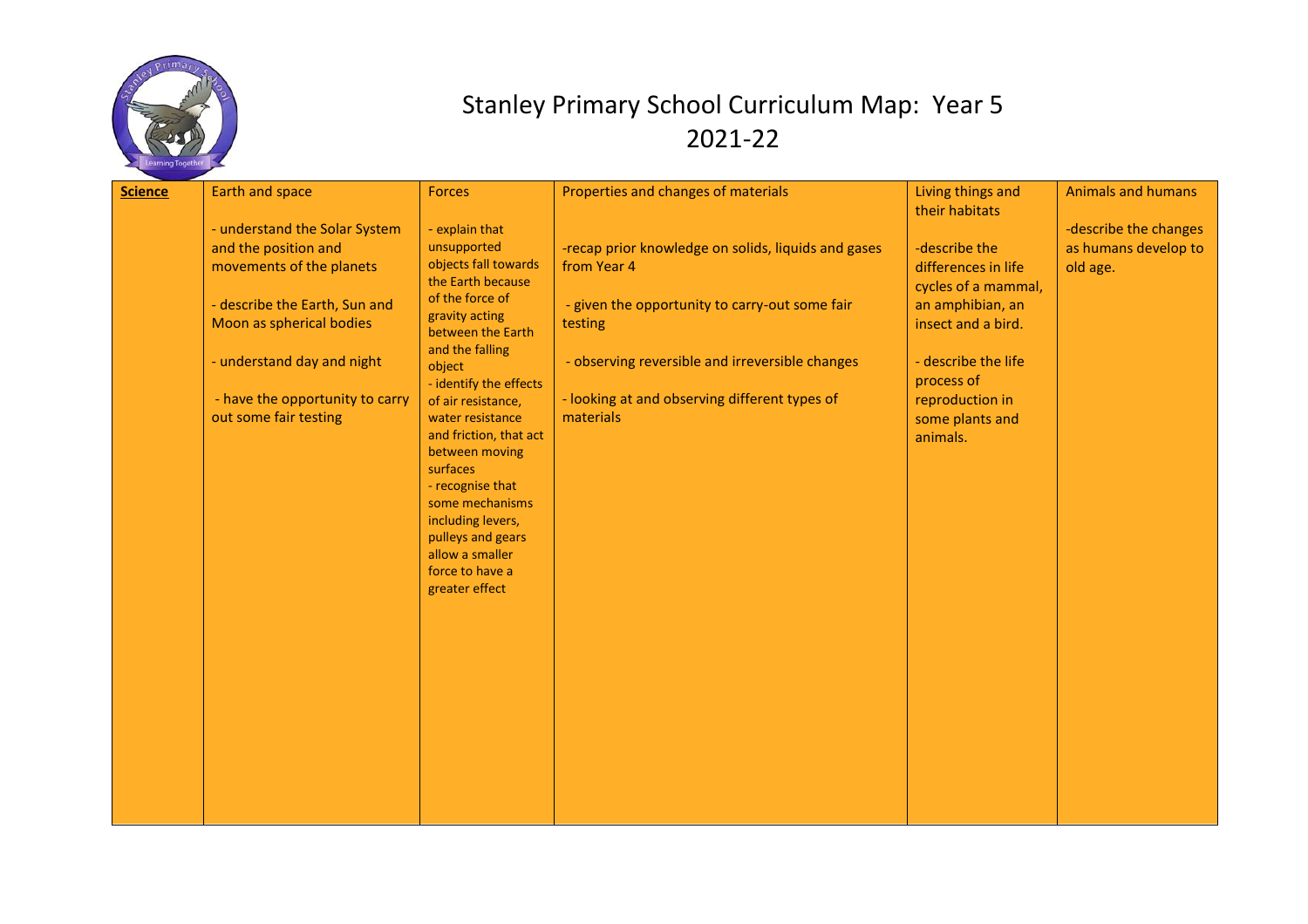

| <b>Computing</b> | Programming<br>- we will use physical computing to explore the concept of<br>selection in programming through the use of a<br>programming environment. We will be introduced to a<br>microcontroller) and learn how to connect and program it<br>to control components (including output devices - LEDs<br>and motors). Intoduction to conditions as a means of<br>controlling the flow of actions in a program. Learners will<br>make use of their knowledge of repetition conditions<br>when introduced to the concept of selection.<br>learning how the 'if then else' structure can be used<br>to select different outcomes depending on whether a<br>condition is 'true' or 'false'. They represent this<br>understanding in algorithms, and then by constructing<br>programs using the Scratch programming environment.<br>They learn how to write programs that ask questions and<br>use selection to control the outcomes based on the<br>answers given. | <b>Computing systems and Networks</b><br><b>Creating media (Vector Drawing)</b><br>-develop their understanding of computer systems and<br>how information is transferred between systems and<br>devices. Learners will consider small-scale systems as well<br>as large-scale systems. They will explain the input, output,<br>and process aspects of a variety of different real-world<br>systems.<br>-we will find out that vector images are made up of<br>shapes. They will learn how to use the different drawing<br>tools and how images are created in layers. They will<br>explore the ways in which images can be grouped and<br>duplicated to support them in creating more complex<br>pieces of work. This unit is planned using the Google<br><b>Drawings</b> | Data and Information - databases<br>-investigate how records can be grouped, using<br>both the paper record cards.<br>-develop their search techniques to answer<br>questions about the data. They use advanced<br>techniques to search for more than one field, and<br>practise doing this through both unplugged<br>methods (without using computers), and using a<br>computer database.<br>-consider what makes a useful chart, and how<br>charts can be used to compare data. - create charts<br>from their data in order to answer questions about<br>it.<br>-use a real-life database to ask questions and<br>find answers |
|------------------|------------------------------------------------------------------------------------------------------------------------------------------------------------------------------------------------------------------------------------------------------------------------------------------------------------------------------------------------------------------------------------------------------------------------------------------------------------------------------------------------------------------------------------------------------------------------------------------------------------------------------------------------------------------------------------------------------------------------------------------------------------------------------------------------------------------------------------------------------------------------------------------------------------------------------------------------------------------|----------------------------------------------------------------------------------------------------------------------------------------------------------------------------------------------------------------------------------------------------------------------------------------------------------------------------------------------------------------------------------------------------------------------------------------------------------------------------------------------------------------------------------------------------------------------------------------------------------------------------------------------------------------------------------------------------------------------------------------------------------------------------|----------------------------------------------------------------------------------------------------------------------------------------------------------------------------------------------------------------------------------------------------------------------------------------------------------------------------------------------------------------------------------------------------------------------------------------------------------------------------------------------------------------------------------------------------------------------------------------------------------------------------------|
| <b>History</b>   | From Autumn 2 onwards - The Victorians<br>Local History Study - History of Blackpool<br>- learning about Victorian Britain and the significant changes that happened during that time<br>-looking at the rise of the railway and why people came to Blackpool during the Victorian period.<br>-researching how key Blackpool attractions have changed over time.<br>Entertainment and Leisure through the decades                                                                                                                                                                                                                                                                                                                                                                                                                                                                                                                                                |                                                                                                                                                                                                                                                                                                                                                                                                                                                                                                                                                                                                                                                                                                                                                                            |                                                                                                                                                                                                                                                                                                                                                                                                                                                                                                                                                                                                                                  |
| Geography        | Food for thought                                                                                                                                                                                                                                                                                                                                                                                                                                                                                                                                                                                                                                                                                                                                                                                                                                                                                                                                                 | <b>Volcanoes and Earthquakes</b>                                                                                                                                                                                                                                                                                                                                                                                                                                                                                                                                                                                                                                                                                                                                           | <b>Investigating Rivers</b><br>-identify a range of river features                                                                                                                                                                                                                                                                                                                                                                                                                                                                                                                                                               |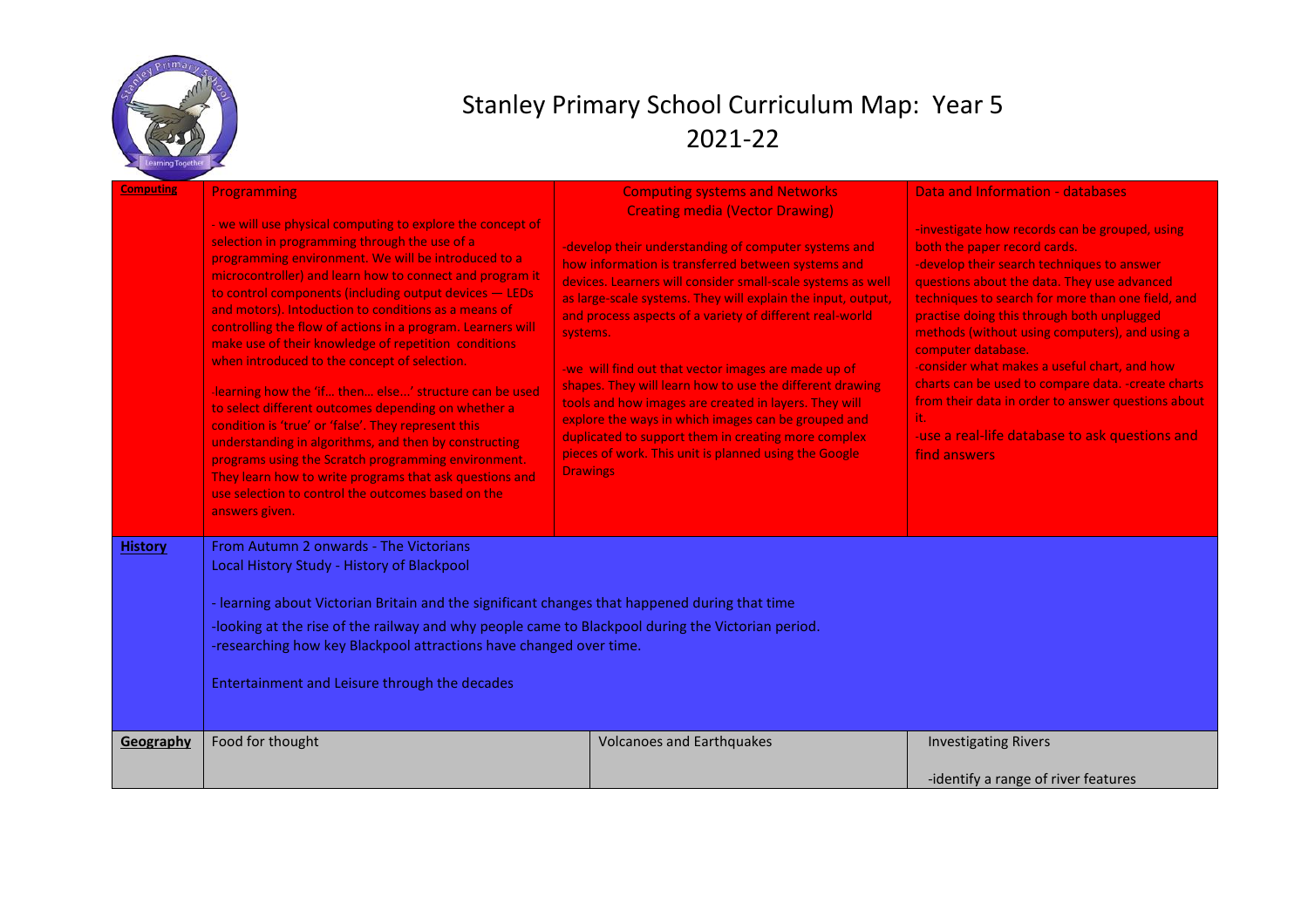

|           | -extending our knowledge beyond the local area, by using<br>maps, atlases, globes and digital/computer mapping to<br>locate countries and geographical regions<br>- locate food from around the work and understand how it<br>is produced                                                                                                                                                                                                                                                                                                          |       | -describing and understanding key aspects of<br>physical geography with a focus on mountains,<br>earthquakes and volcanoes                                                                                                                                                                             |                                                                                               | -recognise how a river changes along its<br>course<br>-develop an understanding of the causes<br>and impact of flooding<br>-use atlases and maps to locate rivers in the<br>UK, Europe and the world                                                                                                                                                                                  |         |
|-----------|----------------------------------------------------------------------------------------------------------------------------------------------------------------------------------------------------------------------------------------------------------------------------------------------------------------------------------------------------------------------------------------------------------------------------------------------------------------------------------------------------------------------------------------------------|-------|--------------------------------------------------------------------------------------------------------------------------------------------------------------------------------------------------------------------------------------------------------------------------------------------------------|-----------------------------------------------------------------------------------------------|---------------------------------------------------------------------------------------------------------------------------------------------------------------------------------------------------------------------------------------------------------------------------------------------------------------------------------------------------------------------------------------|---------|
| Art       | Drawing/collage<br>-share ideas about mark making, and be able to<br>investigate drawing materials and techniques to<br>communicate their ideas to others. Children will be able<br>to use a viewfinder to select lines and shapes from the<br>work of a famous artist (Hundertwaser/William Morris)<br>and use these in their images.<br>-exploring experimental collage techniques and processes<br>and annotating examples in sketchbooks to be used as<br>reference in later work. Layering and overworking<br>materials with different media. |       | Painting<br>-identify and mix paints to correctly have<br>painted outcomes.                                                                                                                                                                                                                            | secondary and tertiary colours, and use their<br>knowledge to create unique and vibrant final | <b>Textiles</b><br>-experiment with and combine materials and<br>processes to make multiple unit hangings,<br>batiks and layered collage images. They will<br>also be able to explore ideas and record<br>processes; compare and discuss methods and<br>ways of working, relating these to their own<br>ideas. They will be able to adapt and improve<br>their work as it progresses. |         |
| DT        |                                                                                                                                                                                                                                                                                                                                                                                                                                                                                                                                                    |       | Design, Make, Evaluate - Mechanical systems - Working carousel<br>-designing and generating a model to communicate our ideas based on a carousel<br>- understand and use mechanical systems in our models, for example, gears, pulleys, cams and<br>levers, as well as creating an electrical circuit. |                                                                                               |                                                                                                                                                                                                                                                                                                                                                                                       |         |
| <b>RE</b> | Christianity                                                                                                                                                                                                                                                                                                                                                                                                                                                                                                                                       | Islam |                                                                                                                                                                                                                                                                                                        | Christianity                                                                                  | Christianity                                                                                                                                                                                                                                                                                                                                                                          | Judaism |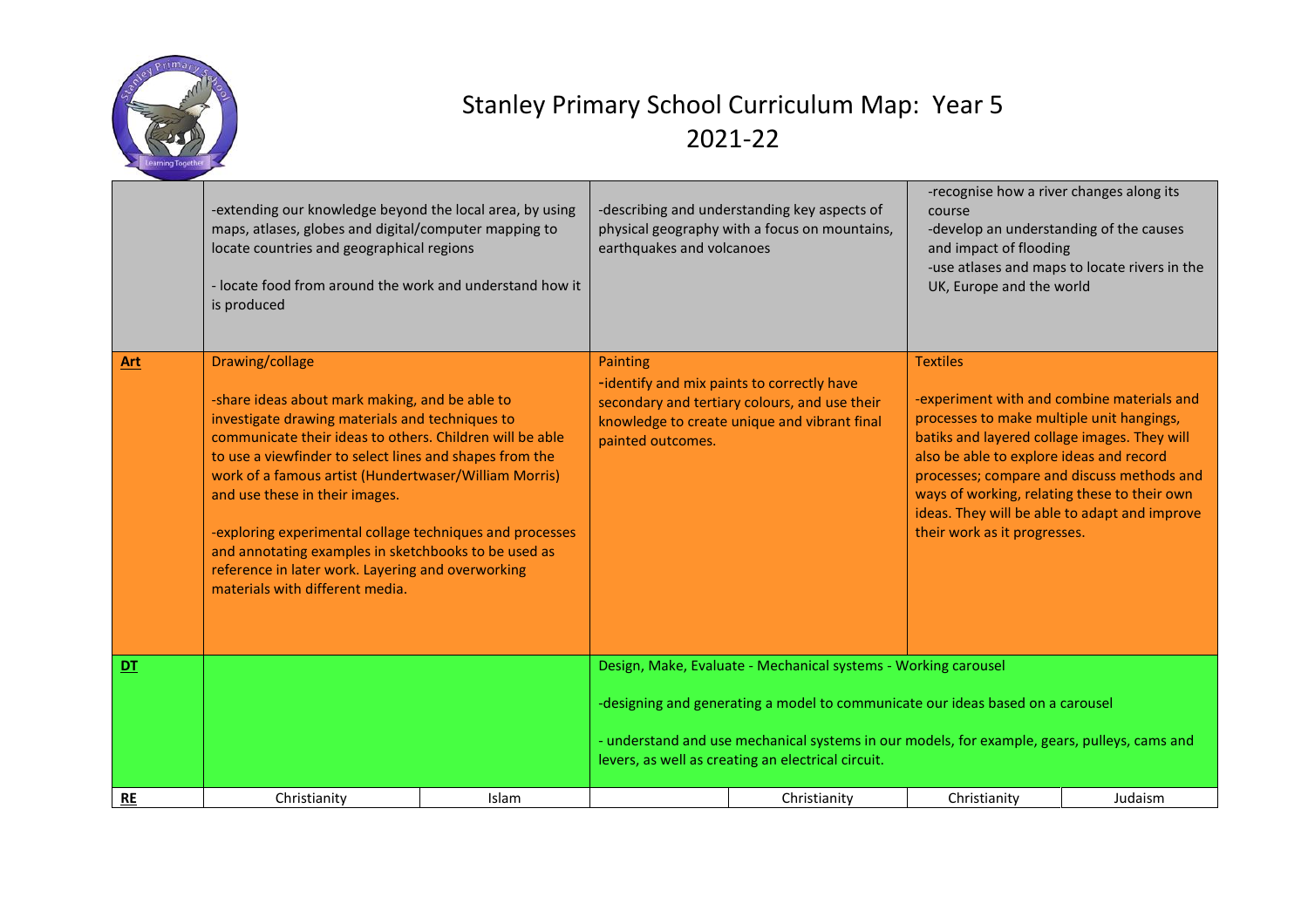

|              | -learn about Christian beliefs<br>through discussion, drama and<br>stories.<br>-take part in 'Walk Through the<br>Bible' workshops taught by<br><b>BSYW</b>                                                                                                                                                        | - examine the status<br>and role of the Qur'an.<br>Opportunities are<br>provided for pupils to<br>consider how the<br>Qur'an supports daily<br>life. Pupils are<br>encouraged to make<br>links with issues of<br>decision making and<br>guidance in their lives. |                                                                                                                                                                                                                                                                    | -explore Christian beliefs<br>and teachings about sin<br>and temptation and<br>introduce core Christian<br>concepts such as The<br>Fall, Original Sin, Free<br>Will, forgiveness and<br>reconciliation.<br>- focus on 'The Easter<br>Story' and discuss why<br>Jesus was crucified.<br>-taking part in Easter<br>workshops taught by<br><b>BSYW</b> | -pupils to examine<br>the belief that Jesus<br>is the perfect<br>expression of God;<br>he is 'The Christ'; Son<br>of God; Saviour.                                                                                | -pupils to examine<br>how God's will is<br>revealed to the<br>Jewish people in the<br>Torah. The content<br>focus includes God,<br>Torah and The Land<br>and The People. |
|--------------|--------------------------------------------------------------------------------------------------------------------------------------------------------------------------------------------------------------------------------------------------------------------------------------------------------------------|------------------------------------------------------------------------------------------------------------------------------------------------------------------------------------------------------------------------------------------------------------------|--------------------------------------------------------------------------------------------------------------------------------------------------------------------------------------------------------------------------------------------------------------------|-----------------------------------------------------------------------------------------------------------------------------------------------------------------------------------------------------------------------------------------------------------------------------------------------------------------------------------------------------|-------------------------------------------------------------------------------------------------------------------------------------------------------------------------------------------------------------------|--------------------------------------------------------------------------------------------------------------------------------------------------------------------------|
| <b>Music</b> | Samba                                                                                                                                                                                                                                                                                                              | <b>Christmas Carols</b>                                                                                                                                                                                                                                          | Learn to play the<br>Ukulele                                                                                                                                                                                                                                       | Learn to play<br>repeating patterns<br>on the ukulele                                                                                                                                                                                                                                                                                               | <b>Rock Music</b>                                                                                                                                                                                                 | <b>Exploring lyrics and</b><br>melody/song writing                                                                                                                       |
| PE           | <b>Multi Skills</b><br>-use different formations and<br>analyse performance.directing<br>balls or shuttlecocks to target<br>areas. Work on batting, bowling<br>and striking techniques.<br>Consistency within games<br><b>Multiskills</b><br>-defensive techniques delay denial<br>of space. Pressure on opponents | Multi Skills<br>-use different formations<br>and analyse<br>performance.directing<br>balls or shuttlecocks to<br>target areas. Work on<br>batting, bowling and<br>striking techniques.<br>Dance                                                                  | Swimming<br>-as per Blackpool<br>Swimming Scheme.<br><b>TaiChi</b><br>-work through Tai Chi<br>performing flowing<br>movements for harmony<br>and balance. Use Tai Chi for<br>health, suppleness and well-<br>being.De-stress your mind<br>and body through gently | Gymnastics<br>- perform a sequence<br>of contrasting actions.<br>To adapt a sequence<br>performed on the floor<br>to include<br>apparatus.Remember a<br>perform the sequence<br>with consistency<br>coordination and<br>control.                                                                                                                    | <b>Net Games</b><br>-Tennis badminton.<br>Ability to perform<br>forehand & backhand<br>strokes with control &<br>consistency. Planning &<br>performance of tactics<br>within a net game<br>situation.<br>Swimming | <b>Athletics</b><br>-perform activities for<br>sports day practice with<br>year six.<br>Swimming<br>-as per Blackpool<br>Swimming Scheme.                                |
|              | to regain possession. Work on<br>tactics to break down defensive                                                                                                                                                                                                                                                   |                                                                                                                                                                                                                                                                  | flowing movements and                                                                                                                                                                                                                                              | Swimming                                                                                                                                                                                                                                                                                                                                            | -as per Blackpool<br>Swimming Scheme.                                                                                                                                                                             |                                                                                                                                                                          |